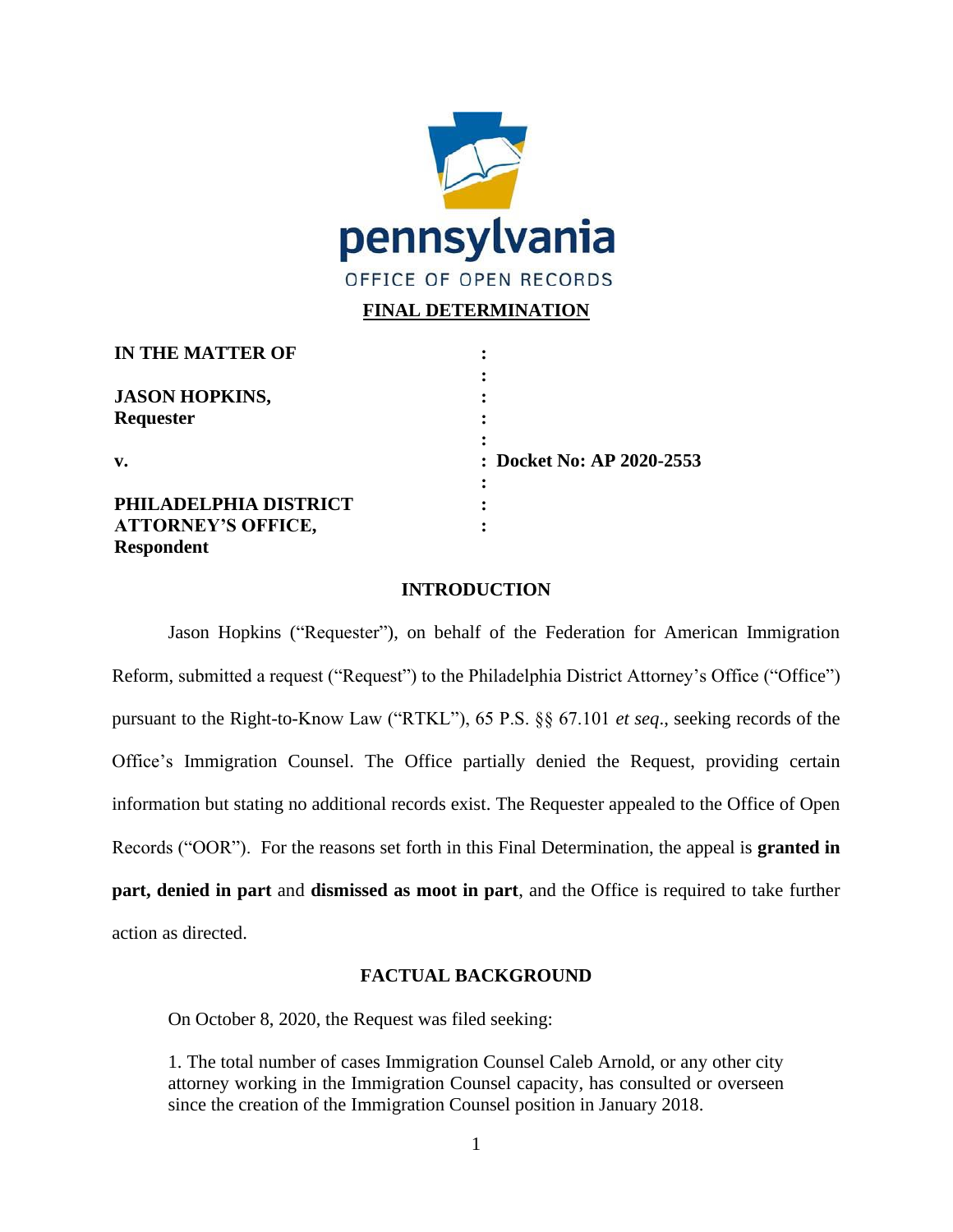2. The total number of cases in which the Immigration Counsel recommended plea agreements in lieu of atrial with all charges, and the total number of plea agreements accepted, since the creation of the Immigration Counsel position in January 2018.

3. The total number of all non-citizens the Immigration Counsel has shielded from deportation or transfer into Immigration and Customs Enforcement (ICE) custody since the creation of the Immigration Counsel position in January 2018.

4. The total list of charges and convictions against non-citizens who have received assistance from the Immigration Counsel since the creation of the position in January 2018.

5. The total number of any non-citizens who were shielded from deportation and then re-arrested in the City of Philadelphia after accepting a plea agreement offer from the Immigration Counsel office, and the list of the charges relating to their rearrest, since the creation of the Immigration Counsel position in January 2018.

6. The total amount of City of Philadelphia taxpayer dollars allocated to the Immigration Counsel position since its creation in 2018.

7. The total amount of George Soros supported Political Action Committee (PAC) contributions to fund the Immigration Counsel position since its creation in January 2018.

On November 13, 2020, after extending the response period for thirty days pursuant to 65

P.S. § 67.902, the Office granted Item 6, providing the amount paid to the Office's Immigration

Counsel but denied the remainder of the Request because records do not exist.

On December 1, 2020, the Requester appealed to the OOR, challenging the denial of Items

1, 2, 3, 4, 5 and  $7<sup>1</sup>$  and stating grounds for disclosure. The OOR invited both parties to supplement

the record and directed the Office to notify any third parties of their ability to participate in the

appeal pursuant to  $65$  P.S.  $\S$   $67.1101(c)$ .

On December 11, 2020, the Office submitted its position statement records do not exist for

Items 2, 3, 4 in part, 5 and 7. The Office also explains that it conducted another search and has

 $<sup>1</sup>$  As the Requester does not challenge Item 6 of the Request, the Requester has waived any objections regarding the</sup> sufficiency of the responsive information provided by the Office. *See Dep't of Corrections v. Office of Open Records*, 18 A.3d 429 (Pa. Commw. Ct. 2011).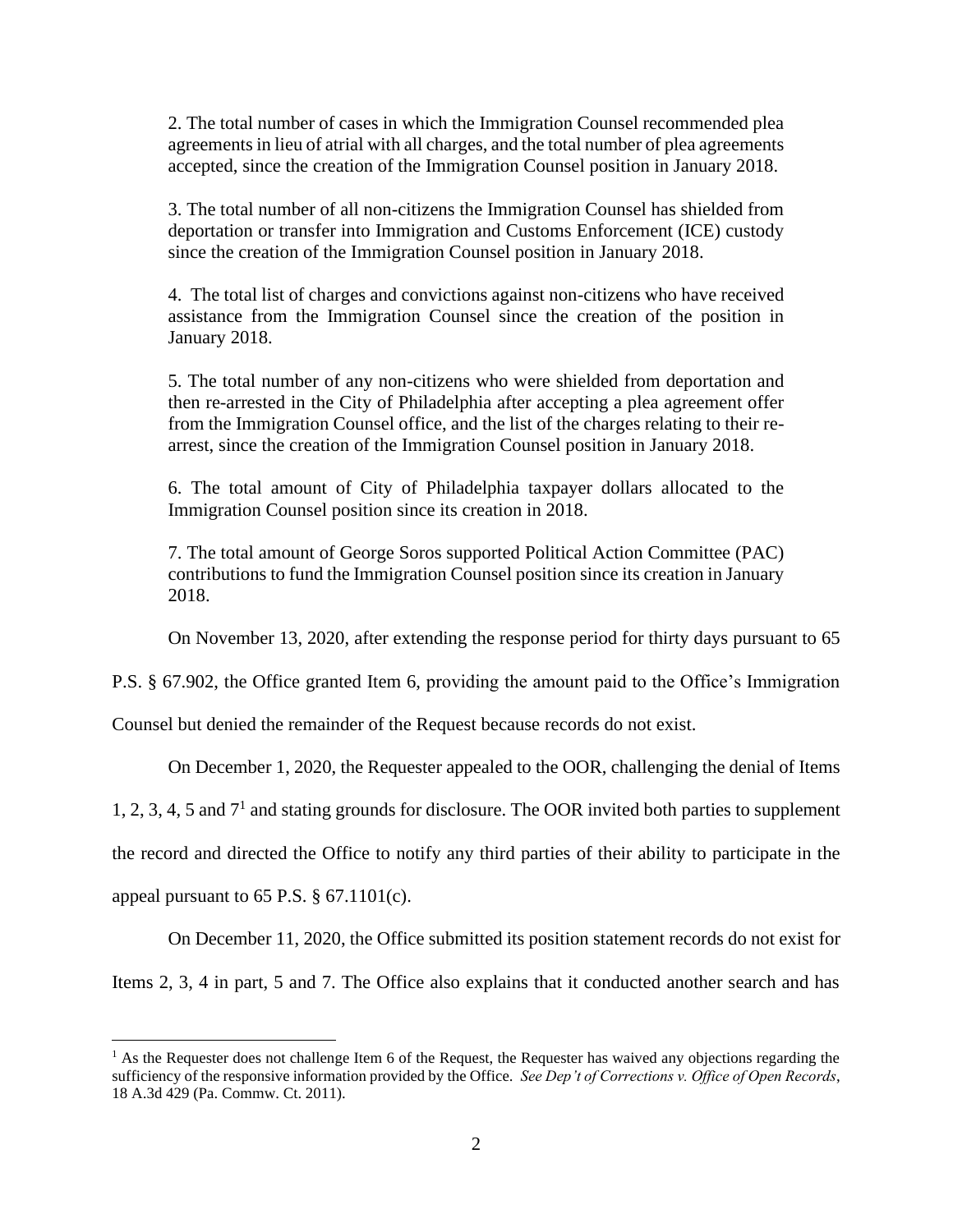located a record that may be responsive to Item 1 and Item 4 in part. The Office also submitted an affidavit under the penalty of perjury from Zehava Robbins, Assistant District Attorney, in support.

### **LEGAL ANALYSIS**

"The objective of the Right to Know Law ... is to empower citizens by affording them access to information concerning the activities of their government." *SWB Yankees L.L.C. v. Wintermantel*, 45 A.3d 1029, 1041 (Pa. 2012). Further, this important open-government law is "designed to promote access to official government information in order to prohibit secrets, scrutinize the actions of public officials and make public officials accountable for their actions." *Bowling v. Office of Open Records*, 990 A.2d 813, 824 (Pa. Commw. Ct. 2010), *aff'd* 75 A.3d 453 (Pa. 2013).

The OOR is authorized to hear appeals for all Commonwealth and local agencies. *See* 65 P.S. § 67.503(a). An appeals officer is required "to review all information filed relating to the request" and may consider testimony, evidence and documents that are reasonably probative and relevant to the matter at issue. 65 P.S.  $\S 67.1102(a)(2)$ . An appeals officer may conduct a hearing to resolve an appeal. The law also states that an appeals officer may admit into evidence testimony, evidence and documents that the appeals officer believes to be reasonably probative and relevant to an issue in dispute. *Id*. The decision to hold a hearing is discretionary and non-appealable. *Id*.; *Giurintano v. Pa. Dep't of Gen. Servs.*, 20 A.3d 613, 617 (Pa. Commw. Ct. 2011). Here, neither party requested a hearing and the OOR has the necessary, requisite information and evidence before it to properly adjudicate the matter.

The Office is a local agency subject to the RTKL that is required to disclose public records. 65 P.S. § 67.302. Records in the possession of a local agency are presumed public unless exempt under the RTKL or other law or protected by a privilege, judicial order or decree. *See* 65 P.S. §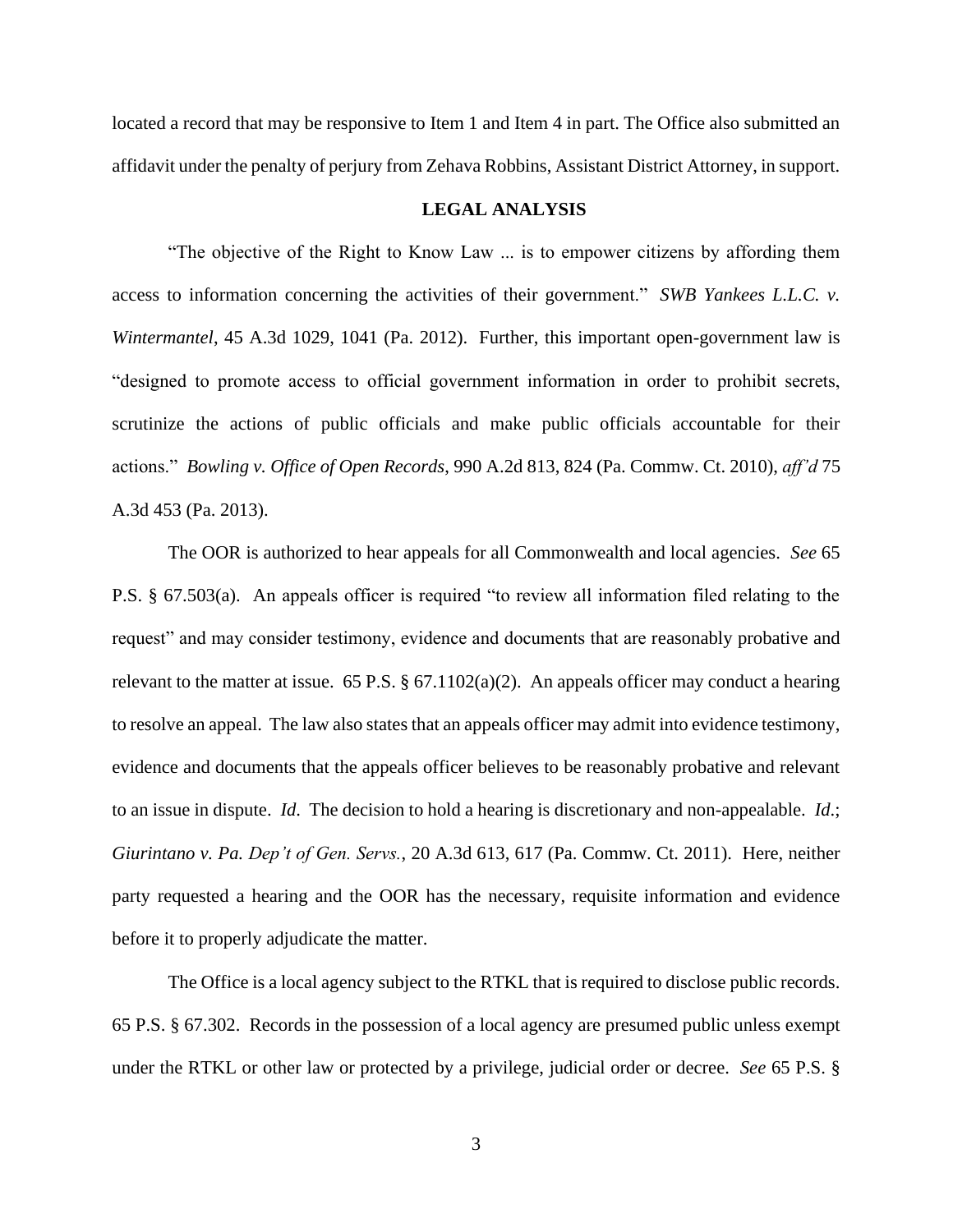67.305. Upon receipt of a request, an agency is required to assess whether a record requested is within its possession, custody or control and respond within five business days. 65 P.S. § 67.901. An agency bears the burden of proving the applicability of any cited exemptions. *See* 65 P.S. § 67.708(b).

Section 708 of the RTKL places the burden of proof on the public body to demonstrate that a record is exempt. In pertinent part, Section 708(a) states: "(1) The burden of proving that a record of a Commonwealth agency or local agency is exempt from public access shall be on the Commonwealth agency or local agency receiving a request by a preponderance of the evidence." 65 P.S. § 67.708(a). Preponderance of the evidence has been defined as "such proof as leads the fact-finder … to find that the existence of a contested fact is more probable than its nonexistence." *Pa. State Troopers Ass'n v. Scolforo*, 18 A.3d 435, 439 (Pa. Commw. Ct. 2011) (quoting *Pa*. *Dep't of Transp. v. Agric. Lands Condemnation Approval Bd*., 5 A.3d 821, 827 (Pa. Commw. Ct. 2010)). The burden of proving a record does not exist ... is placed on the agency responding to the right-to-know request." *Hodges v. Pa. Dep't of Health*, 29 A.3d 1190, 1192 (Pa. Commw. Ct. 2011).

#### **1. There are no records responsive to Items 2, 3, 4 in part, 5 and 7 of the Request**

The Office asserts that it does not possess records responsive to Items 2, 3, 4 in part, 5 and

7. Attorney Robbins attests as follows:

3. In response to this [R]equest, I interviewed Caleb Arnold, Immigration Counsel for [the Office]. I asked them about the existence of any documents responsive to …[the R]equest.

4. As the [Office's] Immigration Counsel, ADA Arnold has direct knowledge of the immigration-related case information.

5. … ADA Arnold stated that they do not analyze or track cases in the manner requested by [the Requester]. I relied on that statement to conclude that the [Office] had no documents responsive to [the] Request.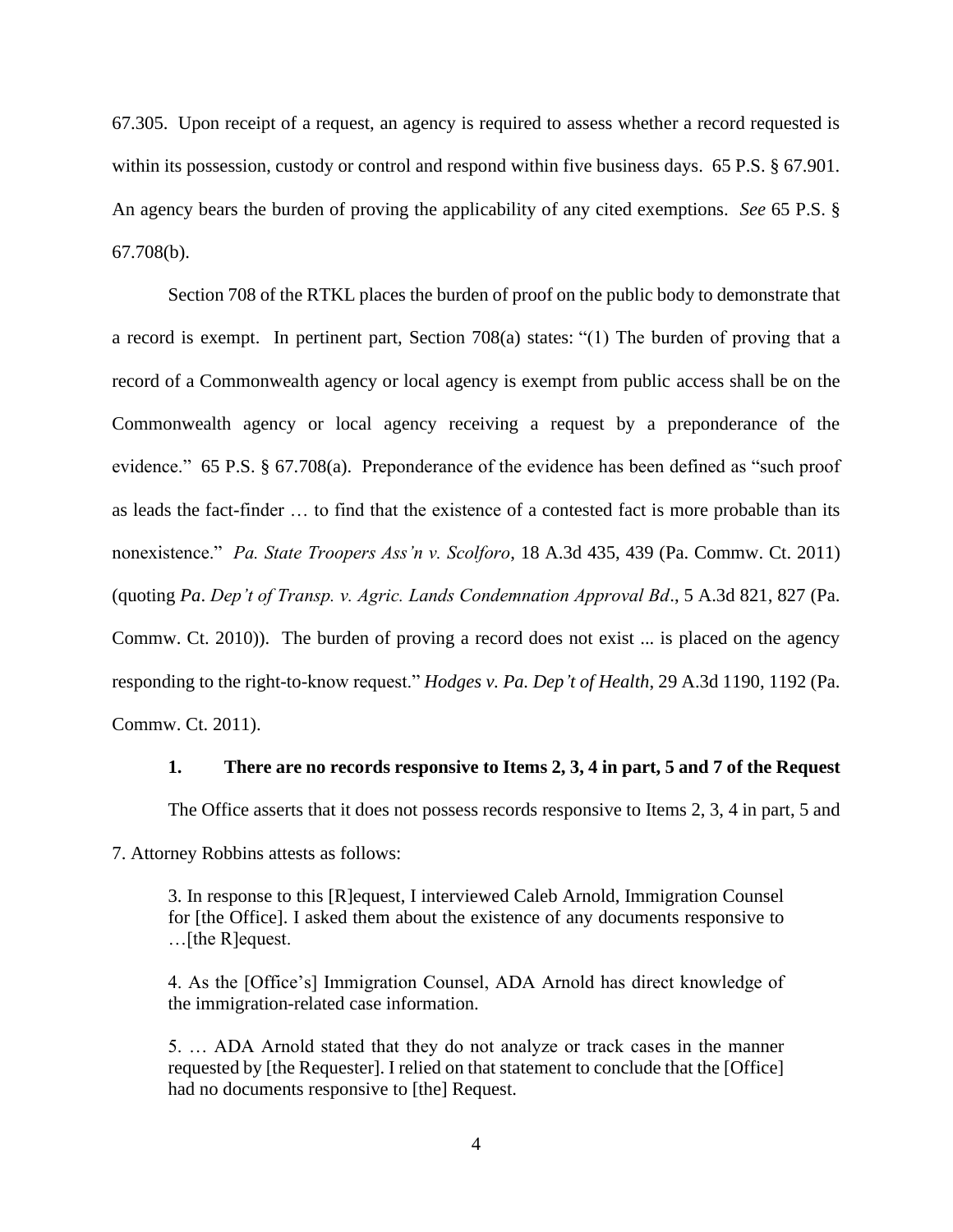6. Upon [Requester's] appeal, I interviewed ADA Arnold again, asking for further clarification. At that time, ADA Arnold stated that they have a spreadsheet that roughly tracks the cases they are consulted on. ADA Arnold maintains this spreadsheet in real-time as they work through their cases. It reflects their prosecutorial involvement and decision-making in individual cases.

…

8. In response to [Items] 2 and 5, ADA Arnold stated that they keep track of final offers in cases where they are consulted but that records do not indicate whether or how the offer was changed as a result of their involvement. ADA Arnold does not keep track of whether offers are accepted.

9. In response to [Item] 3, ADA Arnold stated that the [Office] often does not have all information needed to determine whether an offer will prevent removal and that the [Office] does not know how or why ICE responds to the [Office's] actions. ADA Arnold confirmed that the [Office] therefore does not have records responsive to  $[Item]$  3...

10. In response to [Item] 4, ADA Arnold indicated that they do not track convictions or charges other than main charge.<sup>2</sup>

11. In response to [Item] 5, ADA Arnold stated that they do not track rearrests.

Attorney Robbins also states that she consulted with Jan Bass, the Budget Administrator, who

would have direct knowledge of the Office's budget-related matters. Regarding Item 7, Attorney

Robbins attests that, "Ms. Bass confirmed that she had no documents responsive to part 7 of [the

R]equest."

Under the RTKL, an affidavit may serve as sufficient evidentiary support for the nonexistence of records. *See Sherry v. Radnor Twp. Sch. Dist.*, 20 A.3d 515, 520-21 (Pa. Commw. Ct. 2011); *Moore v. Office of Open Records*, 992 A.2d 907, 909 (Pa. Commw. Ct. 2010). In the absence of any evidence that the Office has acted in bad faith or that the records do, in fact, exist, "the averments in [the affidavit] should be accepted as true." *McGowan v. Pa. Dep't of Envtl.* 

 $2$  The spreadsheet identified as responsive to Item 1 is partially responsive to Item 4; however, the Office argues this spreadsheet is exempt as relating to its criminal investigations.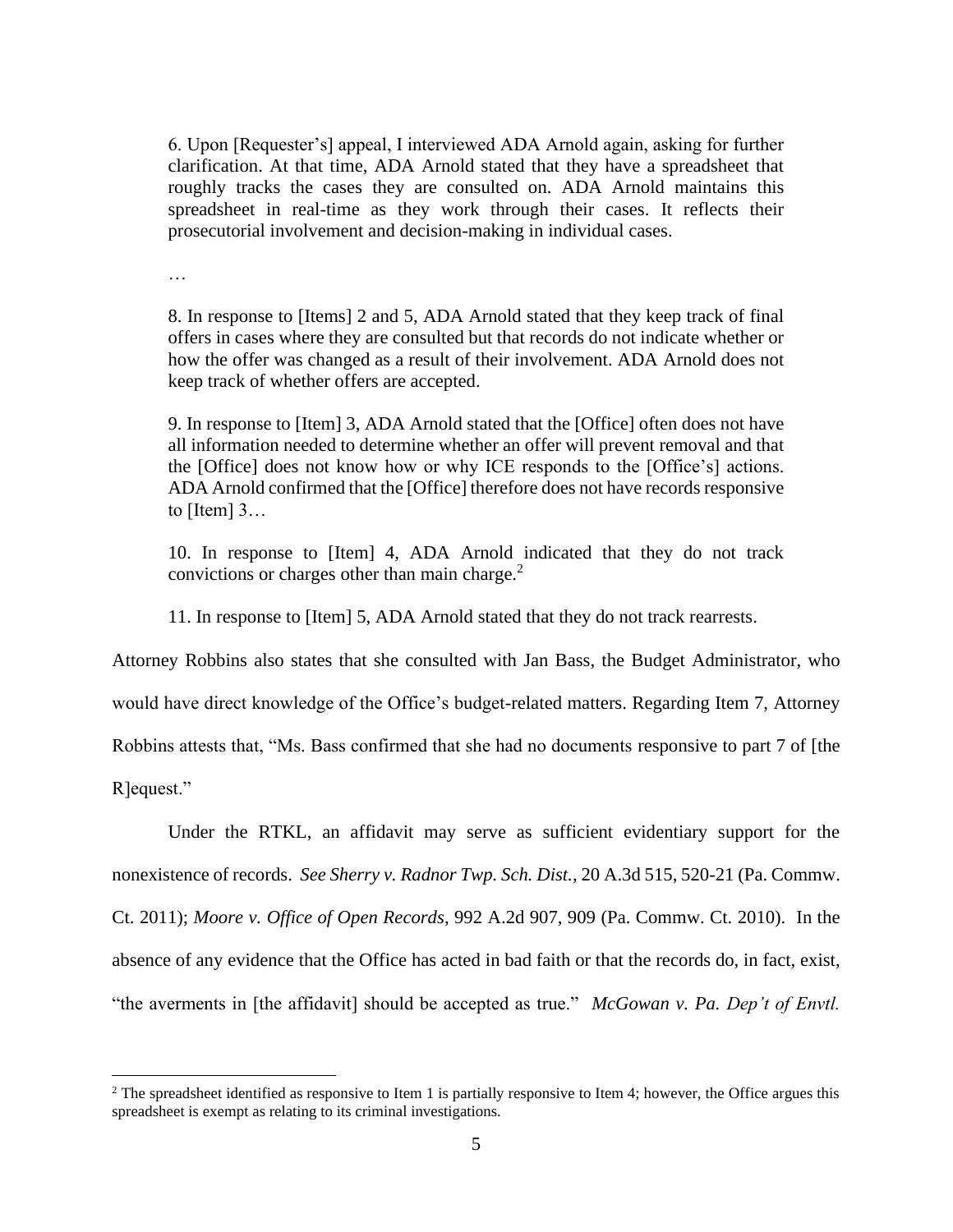*Prot*, 103 A.3d 374, 382-83 (Pa. Commw. Ct. 2014) (citing *Office of the Governor v. Scolforo*, 65 A.3d 1095, 1103 (Pa. Commw. Ct. 2013)). Based on the evidence provided, the Office has met its burden of proof that it does not possess the records responsive to Items 2, 3, 4 in part, 5 and 7 of the Request.

## **2. The Office provided responsive information to Item 1, but the Office has not provided sufficient evidence to withhold the list of charges responsive to Item 4 of the Request**

The Office indicates that Immigration Counsel, ADA Arnold, has a spreadsheet that is used to work through cases and may be responsive to Item 1 and part of Item 4. It reflects their prosecutorial involvement and decision-making in individual cases.

Attorney Robbins attests:

7. In response to [Item] 1 of [the R]equest, the spreadsheet indicates that ADA Arnold has been consulted on over 400 cases. However, an exact number is unavailable because they sometimes respond to emergency calls from an ADA in court and those cases may not be added to their records if they do not obtain a case number. As of December 2, 2020, ADA Arnold has consulted on at least 415 cases.

Under the RTKL, an affidavit may serve as sufficient evidentiary support. *See Sherry,* 

*supra.* Based on the evidence provided, the Office has provided the information from the spreadsheet responsive to Item 1 of the Request. Accordingly, Item 1 is dismissed as moot.

As for Item 4, Attorney Robbins confirms that the spreadsheet would not contain the list of charges and convictions, only the main charge, thereby only being partially responsive to this Item. The Office explains the spreadsheet tracks cases that are being worked on by the Immigration Counsel and that it tracks only the main charge, not the totality of the charges or any convictions. The Office asserts that to the extent the spreadsheet is being sought, it is exempt as relating to it criminal investigations and the OOR lacks jurisdiction.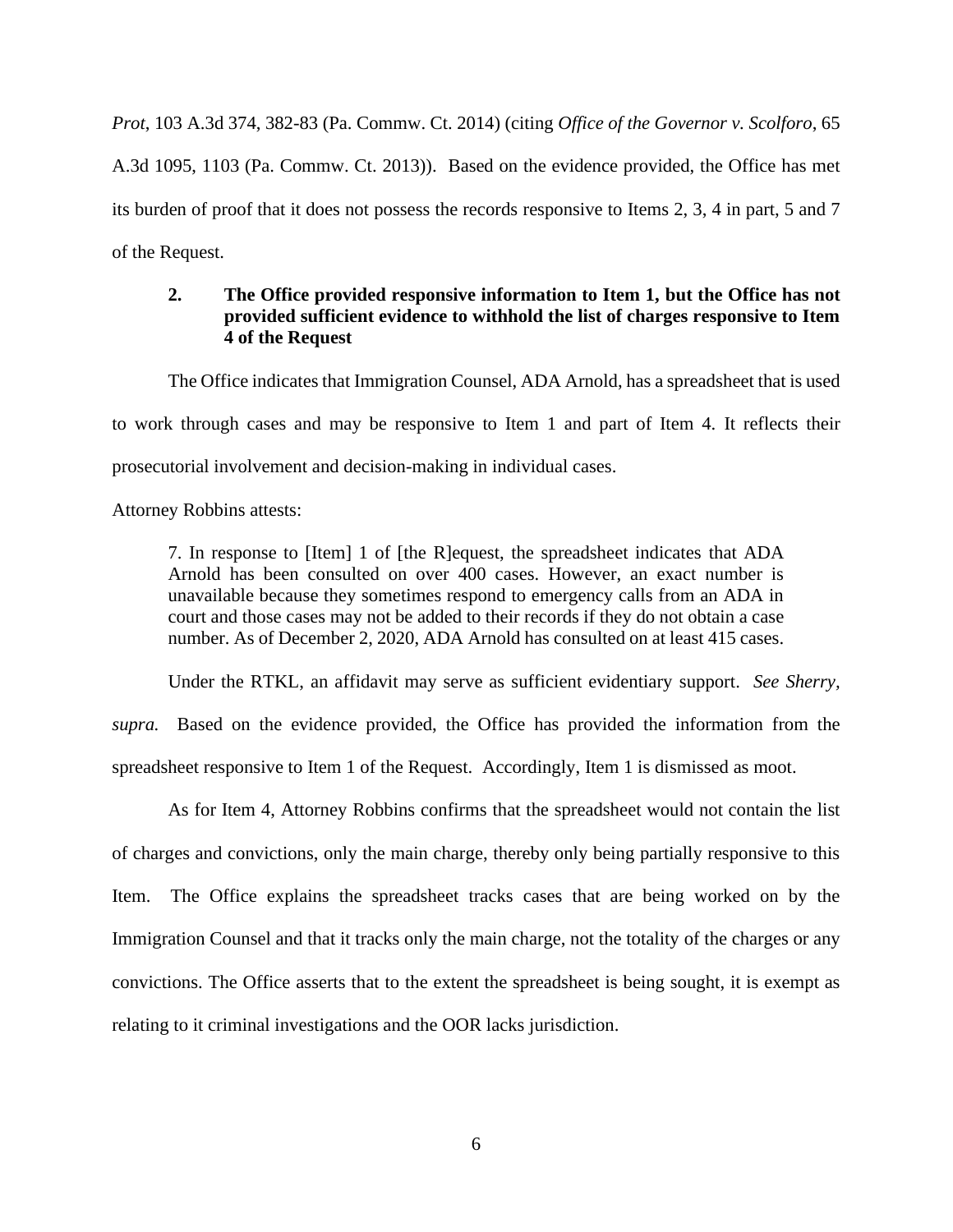The Office is local law enforcement agency, and the OOR has no jurisdiction over appeals related to criminal investigative records held by local law enforcement agencies. *See* 65 P.S. § 503(d). Instead, such appeals are to be heard by an appeals officer designated by the local district attorney. *See id.* However, a local agency claiming that records are exempt under Section 708(b)(16) does not automatically divest the OOR of jurisdiction. Section 503(d) creates a twostep analysis for determining when cases should be heard by the OOR and when they should be heard by the appeals officer appointed by a District Attorney. First, jurisdiction is properly transferred from the OOR to the District Attorney's Office when an appeal on its face involves records that relate to a criminal investigation (*e.g.*, search warrants, witness statements, etc.). *See, e.g., Steinheiser v. Falls Twp.*, OOR Dkt. AP 2015-0323, 2015 PA O.O.R.D. LEXIS 378 (holding that where the plain language of a request sought a police report and there was evidence of a criminal investigation, the criminal investigative exemption applied).

Second, when it is unclear whether the requested records relate to a criminal investigation, the local agency must provide some evidence showing how the records relate to a specific criminal investigation. While a low threshold for transferring a case is needed, an agency must provide more than a conclusory affidavit that merely repeats the language of Sections 503(d) and 708(b)(16). *See Bush v. Westtown-East Goshen Police Dep't*, OOR Dkt. AP 2016-1869; 2016 PA O.O.R.D. LEXIS 1708 (finding that an affidavit demonstrated how the requested records related to a specific criminal investigation).

Here, Item 4, in part, seeks the "total list of charges". Under the RTKL, Section 708(b)(16) of the RTKL specifically states, "a record that, if disclosed, would do any of the following… reveal the institution, progress or result of a criminal investigation, *except the filing of criminal charges*." 65 P.S. § 67.708(b)(16)(vi)(A) (emphasis added). Here, the Office has not explained how the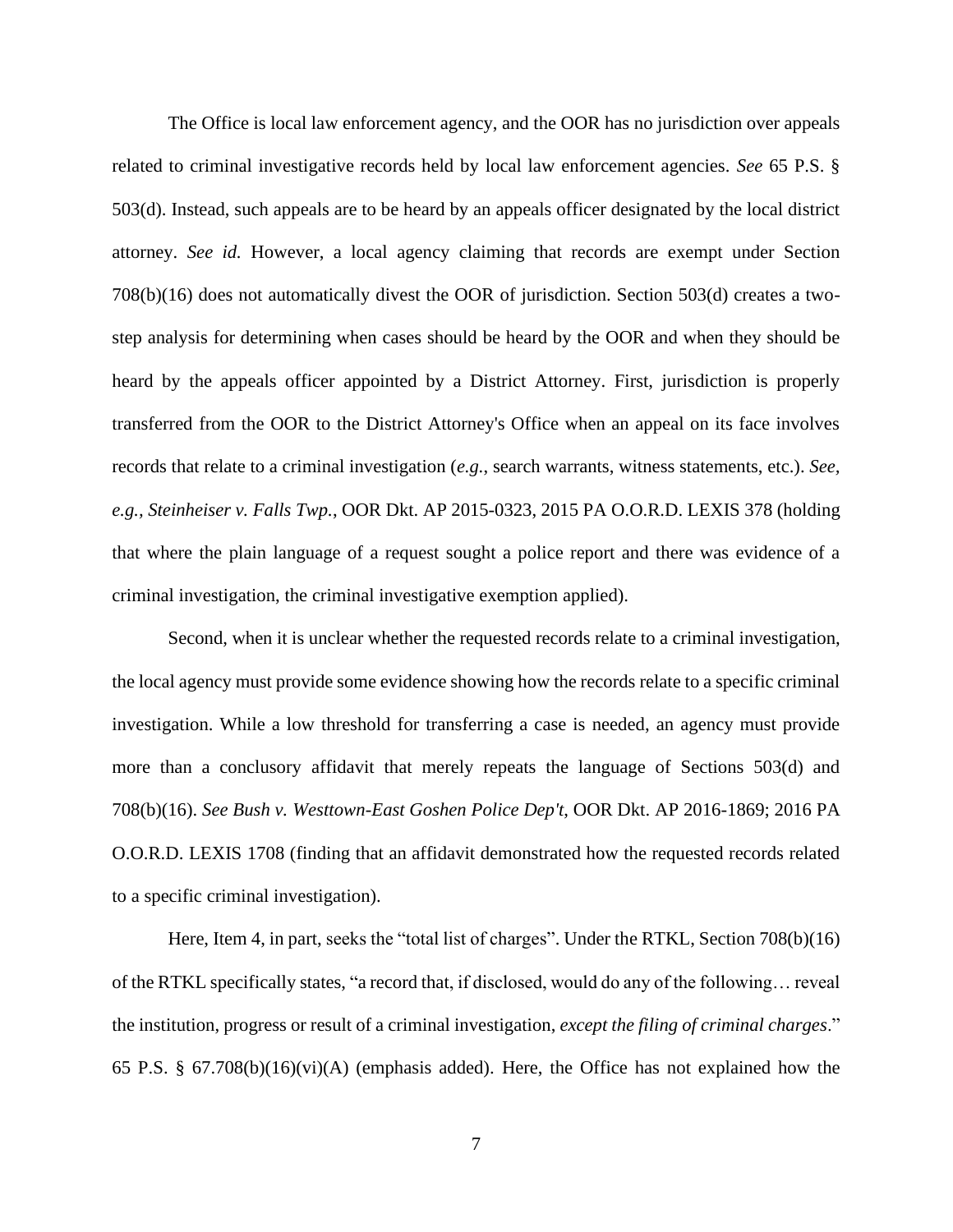portion of the spreadsheet listing the charges is investigative in nature other than Attorney Robbins attestation that the spreadsheet "constitutes a criminal investigative record under the RTKL and CHRIA." Because Section  $708(b)(16)(vi)(A)$  makes such information expressly public and would not reveal an investigation, the OOR retains jurisdiction over this appeal. Lastly, the Office provided only conclusory statements to withhold the list of charges sought in Item 4, as such the evidence is not sufficient to justify the exemption of information. *[Office of the Governor v.](https://advance.lexis.com/document/teaserdocument/?pdmfid=1000516&crid=e9cc23f6-ecd6-418f-8b20-0411ce0b5e17&pddocfullpath=%2Fshared%2Fdocument%2Fadministrative-materials%2Furn%3AcontentItem%3A60VS-J4Y1-JSXV-G325-00000-00&pddocid=urn%3AcontentItem%3A60VS-J4Y1-JSXV-G325-00000-00&pdcontentcomponentid=357022&pdteaserkey=h2&pditab=allpods&ecomp=cbh4k&earg=sr0&prid=e327a34e-fc59-4a8e-b8eb-0fb610ab75b9) Scolforo*[, 65 A.3d 1095, 1103 \(Pa. Commw. Ct. 2013\)](https://advance.lexis.com/document/teaserdocument/?pdmfid=1000516&crid=e9cc23f6-ecd6-418f-8b20-0411ce0b5e17&pddocfullpath=%2Fshared%2Fdocument%2Fadministrative-materials%2Furn%3AcontentItem%3A60VS-J4Y1-JSXV-G325-00000-00&pddocid=urn%3AcontentItem%3A60VS-J4Y1-JSXV-G325-00000-00&pdcontentcomponentid=357022&pdteaserkey=h2&pditab=allpods&ecomp=cbh4k&earg=sr0&prid=e327a34e-fc59-4a8e-b8eb-0fb610ab75b9) ( *en banc*).

Additionally, the Office assert the Criminal History Records Information Act, [18 Pa.C.S.](https://advance.lexis.com/document/teaserdocument/?pdmfid=1000516&crid=032752e4-5c5b-4a4d-808d-e2b32acf0ced&pddocfullpath=%2Fshared%2Fdocument%2Fadministrative-materials%2Furn%3AcontentItem%3A516X-2360-00PX-M1C5-00000-00&pddocid=urn%3AcontentItem%3A516X-2360-00PX-M1C5-00000-00&pdcontentcomponentid=357022&pdteaserkey=h1&pditab=allpods&ecomp=cbh4k&earg=sr0&prid=6f0d97a3-1667-4788-9859-6dbe4f8aea20)  [§§ 9101](https://advance.lexis.com/document/teaserdocument/?pdmfid=1000516&crid=032752e4-5c5b-4a4d-808d-e2b32acf0ced&pddocfullpath=%2Fshared%2Fdocument%2Fadministrative-materials%2Furn%3AcontentItem%3A516X-2360-00PX-M1C5-00000-00&pddocid=urn%3AcontentItem%3A516X-2360-00PX-M1C5-00000-00&pdcontentcomponentid=357022&pdteaserkey=h1&pditab=allpods&ecomp=cbh4k&earg=sr0&prid=6f0d97a3-1667-4788-9859-6dbe4f8aea20) *et seq.* ("CHRIA"), to withhold the responsive information. The Commonwealth Court has held that "[a]n agency may not restrict access to public records requested under the RTKL by asserting that the records are subject to disclosure only under CHRIA. The RTKL offers an alternative to CHRIA to obtain public records. It is the duty of the disclosing agency to produce the records in accordance with any limitations set by either statute." *Pa. State Police v. Zloczower*, No. 2082 C.D. 2010, [2011 Pa. Commw. Unpub. LEXIS 822 at \\*13 \(Pa. Commw. Ct. Oct. 4, 2011\),](https://advance.lexis.com/document/teaserdocument/?pdmfid=1000516&crid=9262d8ab-ee96-4960-b682-66664bb85a72&pddocfullpath=%2Fshared%2Fdocument%2Fadministrative-materials%2Furn%3AcontentItem%3A5XV1-7291-F7VM-S4FX-00000-00&pddocid=urn%3AcontentItem%3A5XV1-7291-F7VM-S4FX-00000-00&pdcontentcomponentid=357022&pdteaserkey=h4&pditab=allpods&ecomp=cbh4k&earg=sr3&prid=04f5d04b-7ccb-4b40-8eff-8dfb197d3843) *petition for allowance of appeal denied*, [47 A.3d 1179 \(Pa. 2012\);](https://advance.lexis.com/document/teaserdocument/?pdmfid=1000516&crid=9262d8ab-ee96-4960-b682-66664bb85a72&pddocfullpath=%2Fshared%2Fdocument%2Fadministrative-materials%2Furn%3AcontentItem%3A5XV1-7291-F7VM-S4FX-00000-00&pddocid=urn%3AcontentItem%3A5XV1-7291-F7VM-S4FX-00000-00&pdcontentcomponentid=357022&pdteaserkey=h4&pditab=allpods&ecomp=cbh4k&earg=sr3&prid=04f5d04b-7ccb-4b40-8eff-8dfb197d3843) *see also Guagliargo v. Luzerne County*, OOR. Dkt. AP 2012-0003, 2012 PA O.O.R.D. LEXIS 387. Accordingly, the Office is required to provide a list of charges from the spreadsheet as sought in Item 4 of the Request. See 65 P.S. § 67.708(b)(16)(vi)(A); [18 Pa.C.S. § 9104\(b\)](https://advance.lexis.com/document/?pdmfid=1000516&crid=87423ce0-df15-43d9-84a1-240fe1f358da&pddocfullpath=%2Fshared%2Fdocument%2Fadministrative-materials%2Furn%3AcontentItem%3A5WDK-JPS0-00PX-M3N3-00000-00&pdcontentcomponentid=357022&pdteaserkey=sr5&pditab=allpods&ecomp=cbh4k&earg=sr5&prid=04f5d04b-7ccb-4b40-8eff-8dfb197d3843) ("Court dockets, police blotters and press releases and information contained therein shall, for the purpose of this chapter, be considered public records").

#### **CONCLUSION**

For the foregoing reasons, Requester's appeal is **granted in part, denied in part** and **dismissed as moot in part**, and the Office is required to provide the list of charges responsive to